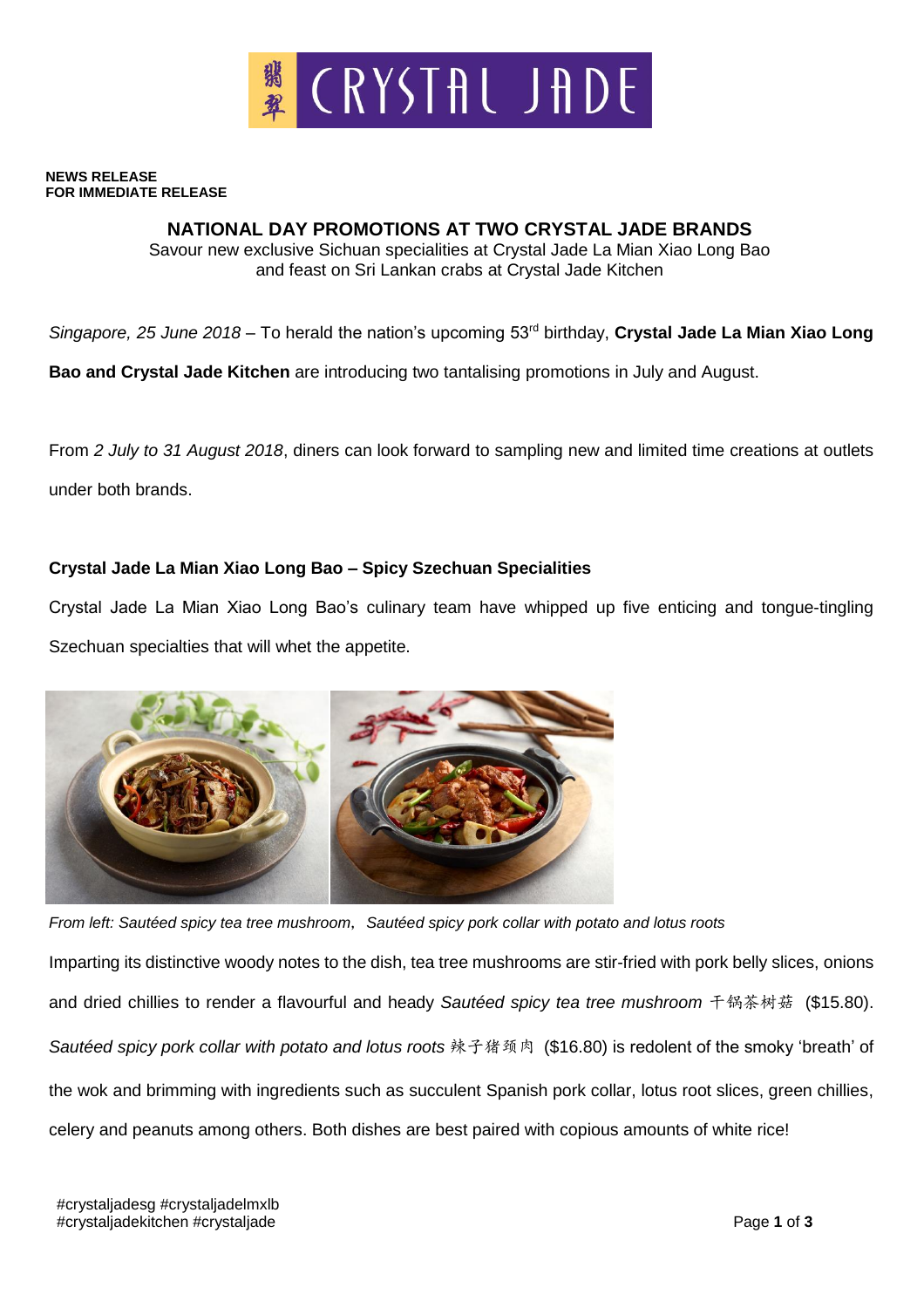

*From left: Chongqing spicy noodles, Sautéed spicy sweet sprouting cauliflower, Pan-fried mala pork buns*

Not for the faint-heated, *Chongqing spicy noodles* 重庆小面 (\$8.80) is a well-known street food that features strands of noodles cloaked in a fiery and piquant 'mala' broth crowned with pickled vegetables, minced pork, leafy greens and fried peanuts. An unassuming but tantalising rustic home-style dish, *Sautéed Spicy Sweet Sprouting Cauliflower* 干锅松花菜 (\$13.80) presents cauliflower florets tossed with shiitake mushrooms, Szechuan peppercorns and chillies. *Pan-fried mala pork buns* 麻辣香煎包 (\$6.80 for 3 pieces) is a feisty rendition of the popular dim sum item. Each bun is plump with minced fatty pork and pork loin, as well as cabbage, in a proprietary mala spice mix, and browned on all sides to achieve a lovely golden crust all round.

During this promotion period, DBS/POSB cardholders and Jadeite cardmembers enjoy \$1 off the usual price for all five dishes.



**Crystal Jade Kitchen – Sri Lankan crabs galore!**

White pepper crab (front), Salted egg yolk crab (back)

Undoubtedly one of Singaporeans' favourite catch from the sea, crabs; especially large and meaty Sri Lankan ones, takes the spotlight and is prepared in 5 different ways. During this promotion period, each crab; weighing about 600-800g each, will be priced at \$88, inclusive of preparation of the dish (DBS/POSB cardholders and Jadeite members pay \$68 per crab).